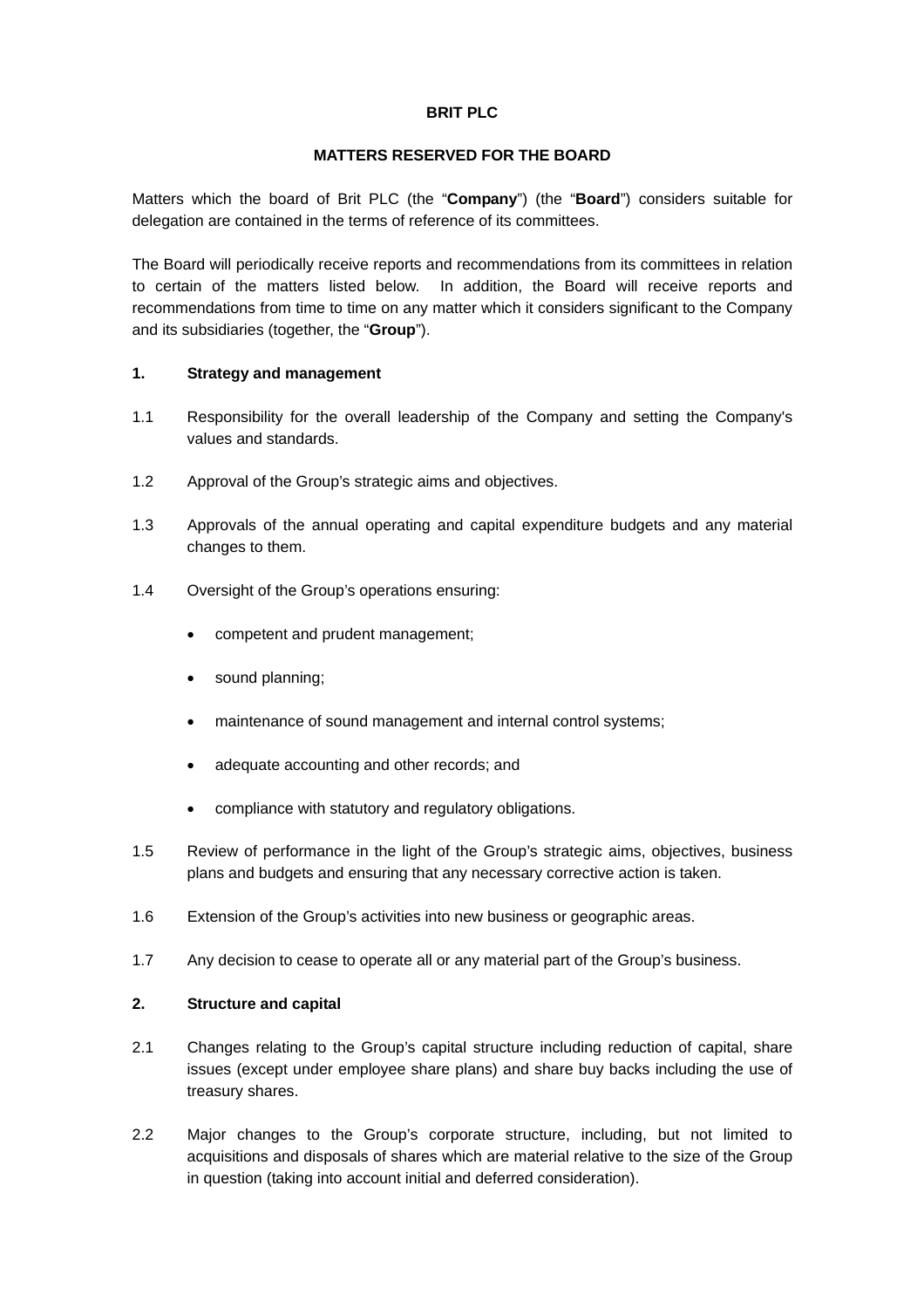- 2.3 Changes to the Group's management and control structure.
- 2.4 Any changes to the Company's listing or its status as a plc.

#### **3. Financial reporting and controls**

- 3.1 Approval of the half-yearly report, interim management statements and any preliminary announcement of the final results.
- 3.2 Approval of the annual report and accounts, including the corporate governance statement and directors' remuneration report.
- 3.3 Approval of the dividend policy.
- 3.4 Declaration of the interim dividend and recommendation of the final dividend.
- 3.5 Approval of any significant changes in accounting policies or practices.
- 3.6 Approval of treasury policies including foreign currency exposure and the use of financial derivatives.
- 3.7 Approval of material unbudgeted capital or operating expenditures (outside predetermined tolerances).

### **4. Internal controls**

- 4.1 Ensuring maintenance of a sound system of internal control and risk management including:
	- Approving the Company/Group's risk appetite statements;
	- Receiving reports on, and reviewing the effectiveness of, the Group's risk and control processes to support its strategy and objectives;
	- Approving procedures for the detection of fraud and the prevention of bribery;
	- Undertaking an annual assessment of these processes; and
	- Approving an appropriate statement for inclusion in the annual report.

#### **5. Contracts**

- 5.1 Approval of major capital projects.
- 5.2 Contracts which are material strategically or by reason of size, entered into by the Company or, in the case of a subsidiary, recommendations for approval in the ordinary course of business, for example bank borrowings above £10 million and acquisitions or disposals of fixed assets (including intangible assets such as intellectual property) above £10 million.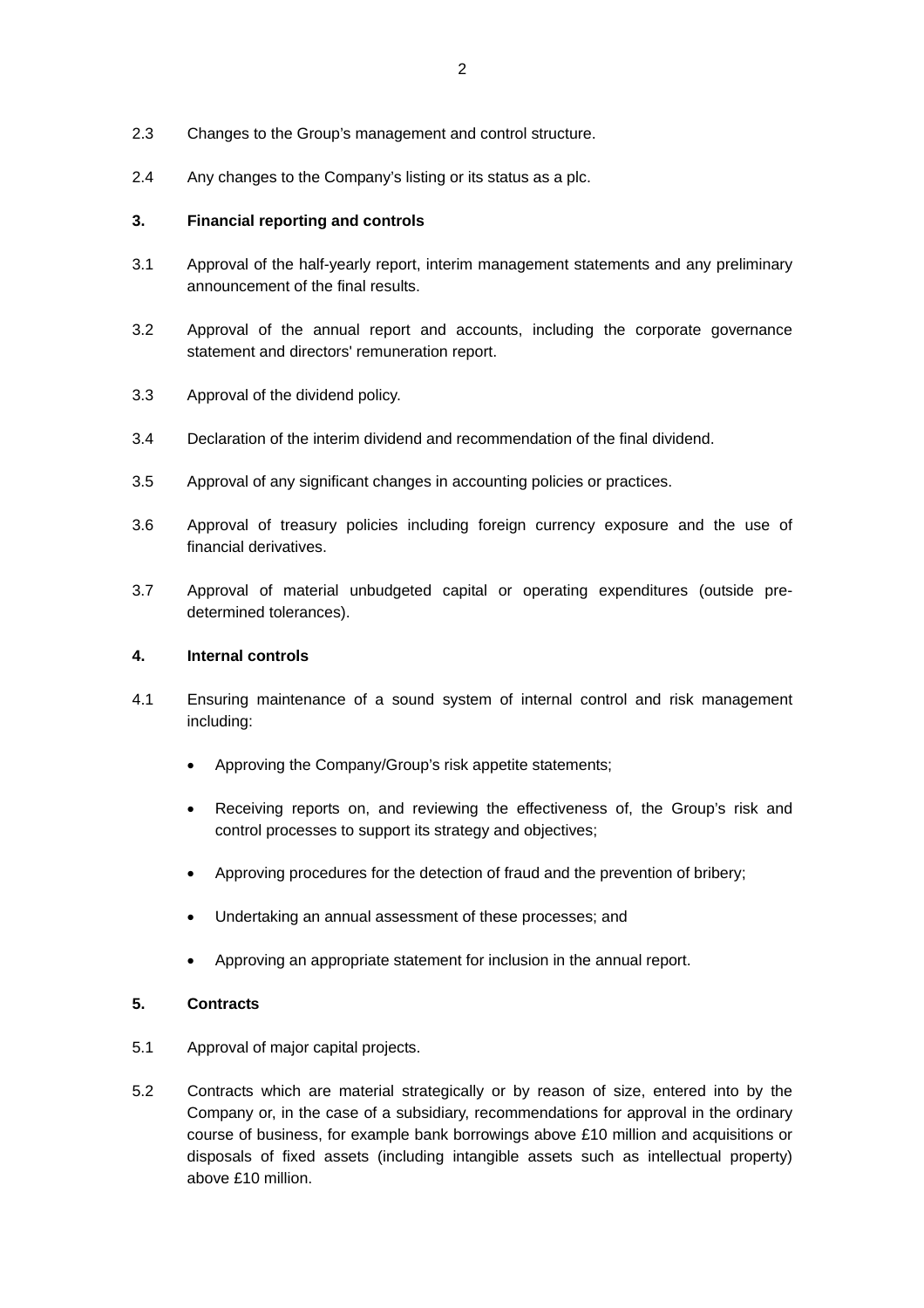- 5.3 Contracts of the Company or any subsidiary not in the ordinary course of business, for example loans and non-scheduled repayments above £10 million, and major acquisitions or disposals above £10 million.
- 5.4 Major investments, including the acquisition or disposal of interests of more than *5* per cent. in the voting shares of a public company or the making of any takeover offer.

#### **6. Communication**

- 6.1 Ensuring a satisfactory dialogue with shareholders based on the mutual understanding of objectives.
- 6.2 Approval of resolutions and corresponding documentation to be put forward to shareholders at a general meeting.
- 6.3 Approval of all circulars, prospectuses and listing particulars.
- 6.4 Approval of press releases concerning matters decided by the Board.

#### **7. Board membership and other appointments**

- 7.1 Changes to the structure, size and composition of the Board, following recommendations from the Nomination Committee.
- 7.2 Ensuring adequate succession planning for the Board and senior management so as to maintain an appropriate balance of skills and experience within the Company and on the Board.
- 7.3 Appointments to the Board, following recommendations by the Nomination Committee.
- 7.4 Selection of the Chairman of the Board and the Chief Executive Officer.
- 7.5 Appointment of the Senior Independent Director to provide a sounding board for the Chairman and to serve as intermediary for the other directors when necessary.
- 7.6 Membership and chairmanship of Board committees following recommendations from the Nomination Committee.
- 7.7 Continuation in office of directors at the end of their term of office, when they are due to be re-elected by shareholders at the AGM and otherwise as appropriate.
- 7.8 Continuation in office of any director at any time, including the suspension or termination of service of an executive director as an employee of the Company, subject to the law and their service contract.
- 7.9 Appointment or removal of the Company Secretary.
- 7.10 Appointment, reappointment or removal of the external auditor to be put to shareholders for approval in general meeting, following the recommendation of the Audit Committee.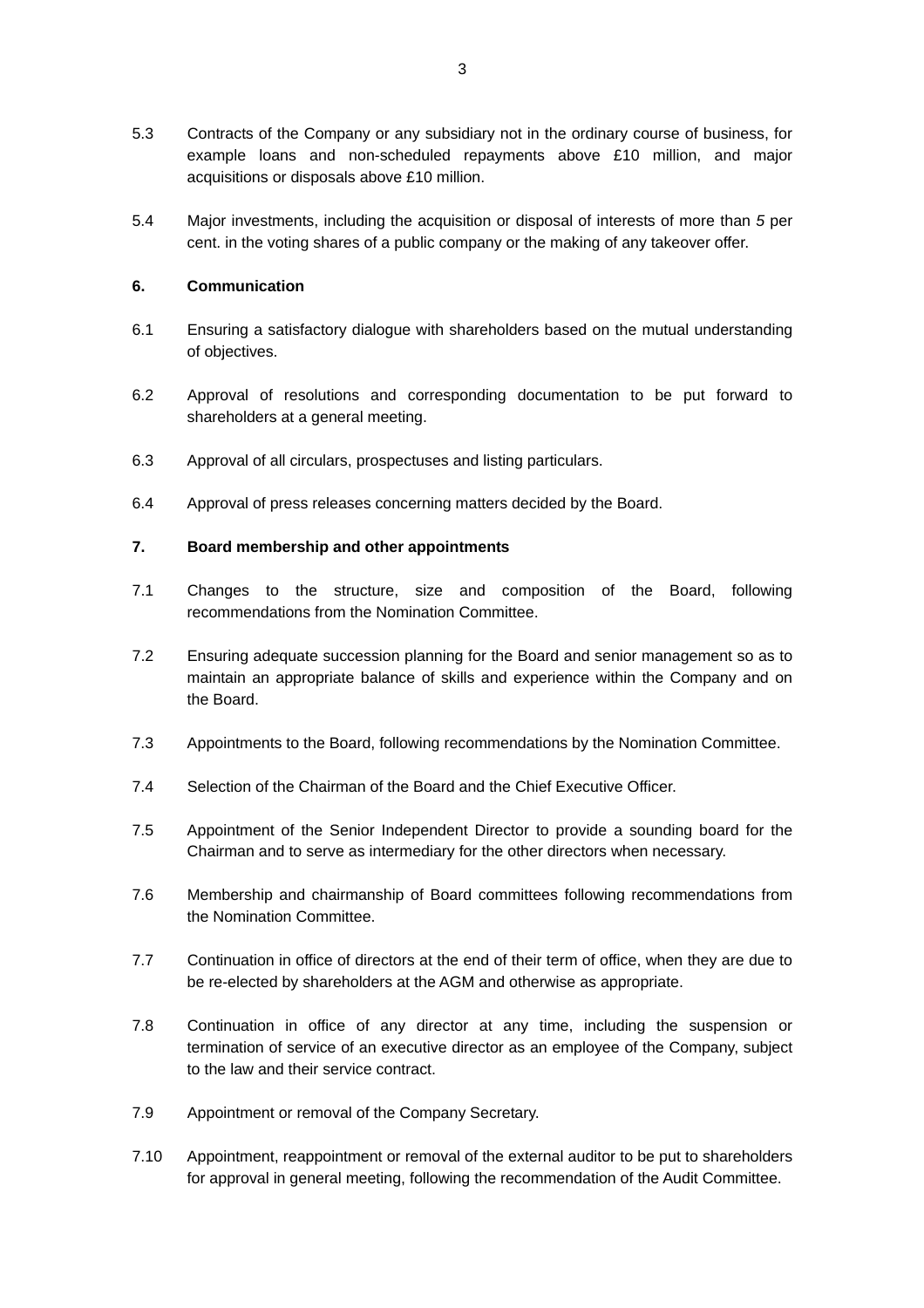7.11 Appointments to boards of subsidiaries.

### **8. Remuneration**

- 8.1 Determining the remuneration policy for the directors, Company Secretary and other senior executives.
- 8.2 Determining the remuneration of the non-executive directors, subject to the articles of association and shareholder approval as appropriate.
- 8.3 The introduction of new share incentive plans or major changes to existing plans, to be put to shareholders for approval.

# **9. Delegation of authority**

- 9.1 The division of responsibilities between the Chairman, the Chief Executive Officer and other executive directors.
- 9.2 Approval of the delegated levels of authority.
- 9.3 Establishing board committees and approving their terms of reference, and approving material changes thereto.
- 9.4 Receiving reports from Board committees on their activities.

## **10. Corporate governance matters**

- 10.1 Undertaking a formal and rigorous annual review of its own performance, that of its committees and individual directors, and the division of responsibilities.
- 10.2 Determining the independence of non-executive directors in light of their character, judgement and relationships.
- 10.3 Considering the balance of interests between shareholders, employees, customers and the community.
- 10.4 Review of the Group's overall corporate governance arrangements.
- 10.5 Receiving reports on the views of the Company's shareholders to ensure that they are communicated to the board as a whole.
- 10.6 Authorising conflicts of interest where permitted by the Company's articles of association.

# **11. Other**

- 11.1 Approval of the Group's principal policies including, without limitation:
	- the Company's Dealing Rules;